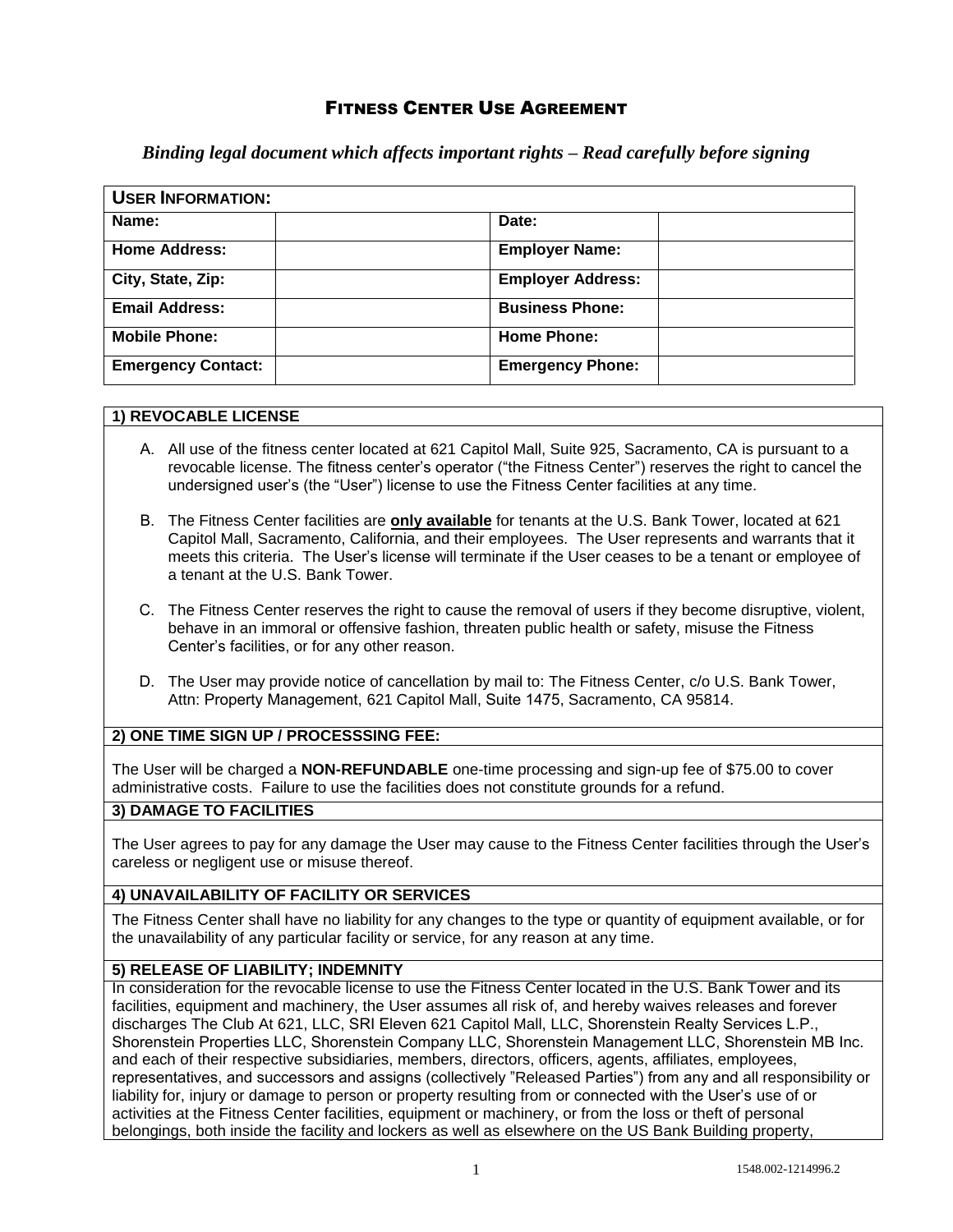whether or not such injury, damage, or loss is caused by the negligent act or omission of any of the Released Parties. The User understands that the Fitness Center facilities are operated solely by the Club at 621, LLC, and not by SRI Eleven 621 Capitol Mall, LLC, Shorenstein Realty Services L.P., Shorenstein Properties LLC, Shorenstein Company LLC, Shorenstein Management LLC and Shorenstein MB Inc.

### **User's Initials \_\_\_\_\_**

The User agrees to protect, defend, indemnify, and hold harmless the Released Parties against and hold them harmless from any and all losses, liabilities, claims, or damages arising from or relating to the User's act or omissions in the use of the Fitness Center facilities.

### **User's Initials \_\_\_\_\_**

The User understands and is aware that strength, flexibility, and aerobic exercise, including the use of equipment, are potentially hazardous activities. The User also understand that fitness activities involve a risk of injury and even death, and that the User is voluntarily participating in these activities and using equipment and machinery with the knowledge of the dangers involved. The User understands that there will be no personnel or staff on-site at the Fitness Center facilities. The User hereby agrees to expressly assume and accept any and all risks of injury or death.

### **User's Initials \_\_\_\_\_**

The User declares himself or herself to be physically sound and suffering from no condition, impairment, disease, infirmity, or other illness that would prevent the User's use of equipment or machinery. The User acknowledges that the User has been informed of the need for a physician's approval for participation in an exercise/fitness activity or in the use of exercise equipment and machinery. The User also acknowledges that it has been recommended that the User have a yearly or more frequent physical examination and consultation with the User's physician as to physical activity, exercise, and use of exercise and training equipment so that the User might have his/her recommendations concerning these fitness activities and equipment use. The User acknowledges that the User has either had a physical examination and been given a physician's permission to participate or that the User has decided to participate in activity and use of equipment and machinery without the approval of the User's physician and does hereby assume all responsibility for the User's participation and activities, and utilization of equipment and machinery in the User's activities.

### **User's Initials \_\_\_\_\_**

## **6) RULES AND REGULATIONS**

The User agrees to observe, perform and abide by all rules and regulations promulgated by the Fitness Center from time to time in its sole discretion for the benefit of the Fitness Center and its facility's users. The Fitness Center Rules and Regulations in effect on the date hereof are attached to this agreement and are incorporated herein.

### **7) LEGALLY BINDING AGREEMENT**

The User understands that this agreement is legally binding in its terms and conditions. This agreement constitutes the entire agreement between the parties with respect to the subject matter thereof and may be changed or added to only by a written amendment signed by both parties.

If any party to this Agreement shall take any legal action to enforce the agreement the losing party shall pay to the prevailing party a reasonable sum for attorneys' and experts' fees and costs incurred in taking such action, bringing such suit and/or enforcing any judgment granted therein.

This agreement may be terminated at any time by either party.

### **8) ACCEPTED BY The Fitness Center User**

**I HAVE PERSONALLY READ AND UNDERSTOOD THIS AGREEMENT, I AGREE TO ITS TERMS, AND AM VOLUNTARILY SIGNING IT.**

User's Signature\_\_\_\_\_\_\_\_\_\_\_\_\_\_\_\_\_\_\_\_\_\_\_\_\_\_\_\_\_\_\_\_\_\_\_\_\_\_\_\_\_\_\_\_\_\_\_\_\_\_